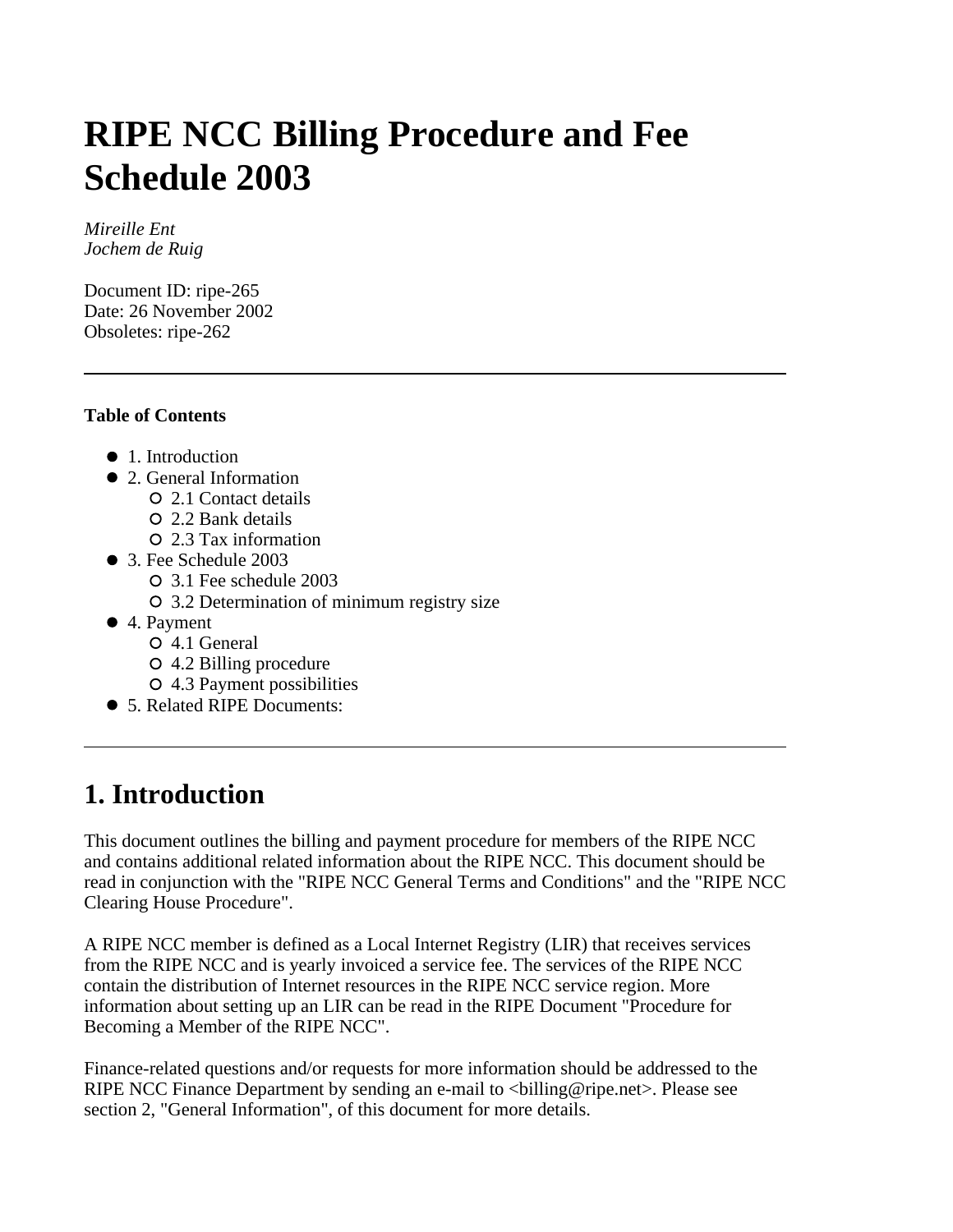# **2. General Information**

### **2.1 Contact details**

#### *Postal Address:*

RIPE NCC P.O. Box 10096 1001 EB Amsterdam The Netherlands

#### *Office Location:*

RIPE NCC Singel 258 1016 AB Amsterdam The Netherlands

| Email: | billing@ripe.net  |  |  |
|--------|-------------------|--|--|
| Phone: | $+31$ 20 535 4444 |  |  |
| Fax    | $+31$ 20 535 4447 |  |  |

### **2.2 Bank details**

| Account Number: | NL37ABNA0618139087   |  |  |
|-----------------|----------------------|--|--|
| Account Holder: | RIPE NCC             |  |  |
| Bank:           | <b>ABN-AMRO Bank</b> |  |  |
| Bank address:   | Dam 2                |  |  |
|                 | PO Box 3935          |  |  |
|                 | 1001 AS, Amsterdam   |  |  |
|                 | the Netherlands      |  |  |
| SWIFT Code:     | ABNANI 2A            |  |  |

### **2.3 Tax information**

The RIPE NCC is an association and subject to the Dutch Tax Law. The RIPE NCC is subject to Value Added Tax (VAT) in the Netherlands and, due to an agreement with the Dutch Tax Authority, is not subject to Corporate Income Tax (CIT). More information about this agreement can be found in the "RIPE NCC Clearing House Procedure".

The RIPE NCC Dutch VAT number is NL806268220 B01. The following VAT rules apply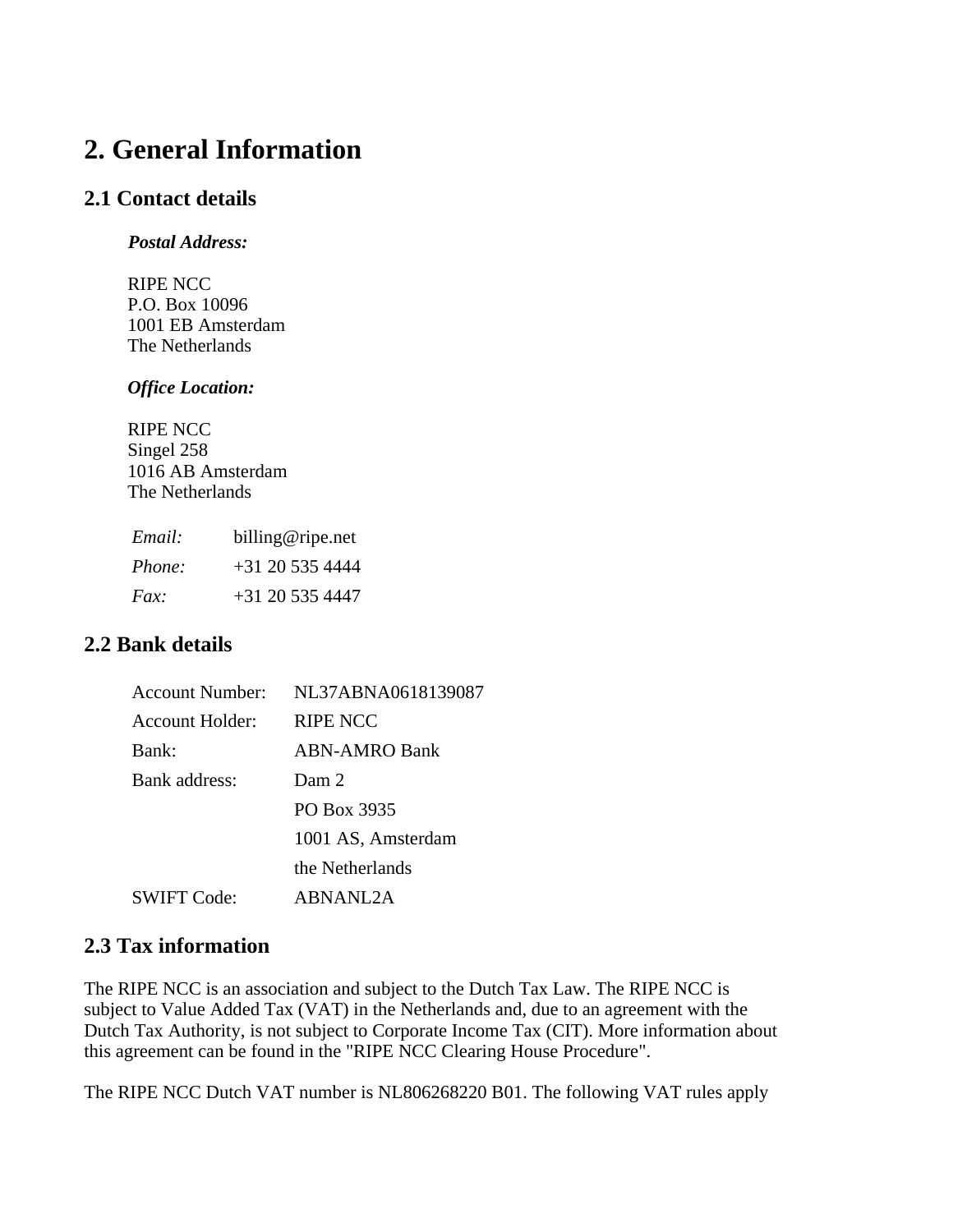to our members:

- Non EU members **?** no VAT
- EU members with a VAT number **?** No VAT (VAT is taxable in the country of origin of the member)
- EU members without VAT number **?** VAT (VAT is taxable in the Netherlands)
- NL members **?** VAT (VAT taxable in the Netherlands)

A certificate concerning the RIPE NCC VAT capacity ("Certificate Concerning the Capacity of the Taxpayer") can be obtained by contacting  $\langle$ billing@ripe.net $\rangle$ .

Please note that the RIPE NCC does not interfere with the local tax regulations of the member's country of origin.

# **3. Fee Schedule 2003**

### **3.1 Fee schedule 2003**

To begin receiving services from the RIPE NCC, the LIRs are invoiced a membership fee for the year at issue. When becoming a member, a one-time sign-up fee is included in the first invoice. Yearly, each LIR is assigned a category (i.e. SMALL, MEDIUM or LARGE). The yearly service fee is based on this category. New members are automatically assigned category SMALL, unless requested differently. The category is determined by the age and number of allocations received by the LIR from the RIPE NCC. The RIPE NCC has defined a charging model algorithm to determine the category. (See section 3.2, "Determination of minimum registry size".)

In addition to the categories SMALL, MEDIUM and LARGE, there is another billing category called ENTERPRISE. This category applies to LIRs that only assign addresses to their own organisations' networks and not to customers. The yearly fees are determined by the membership at the annual General Meeting (GM) of the RIPE NCC.

| <b>LIR billing category</b> | Fee              |  |  |
|-----------------------------|------------------|--|--|
|                             |                  |  |  |
| <b>SMALL</b>                | EUR 2,750 / year |  |  |
| <b>MEDIUM</b>               | EUR 3,750 / year |  |  |
| <b>LARGE</b>                | EUR 5,250 / year |  |  |
|                             |                  |  |  |
| <b>ENTERPRISE</b>           | EUR 2,750 / year |  |  |
| LIR sign-up fee             | <b>EUR 2,500</b> |  |  |

The 2003 fee schedule is as follows:

Registries established during the course of the year are charged as follows: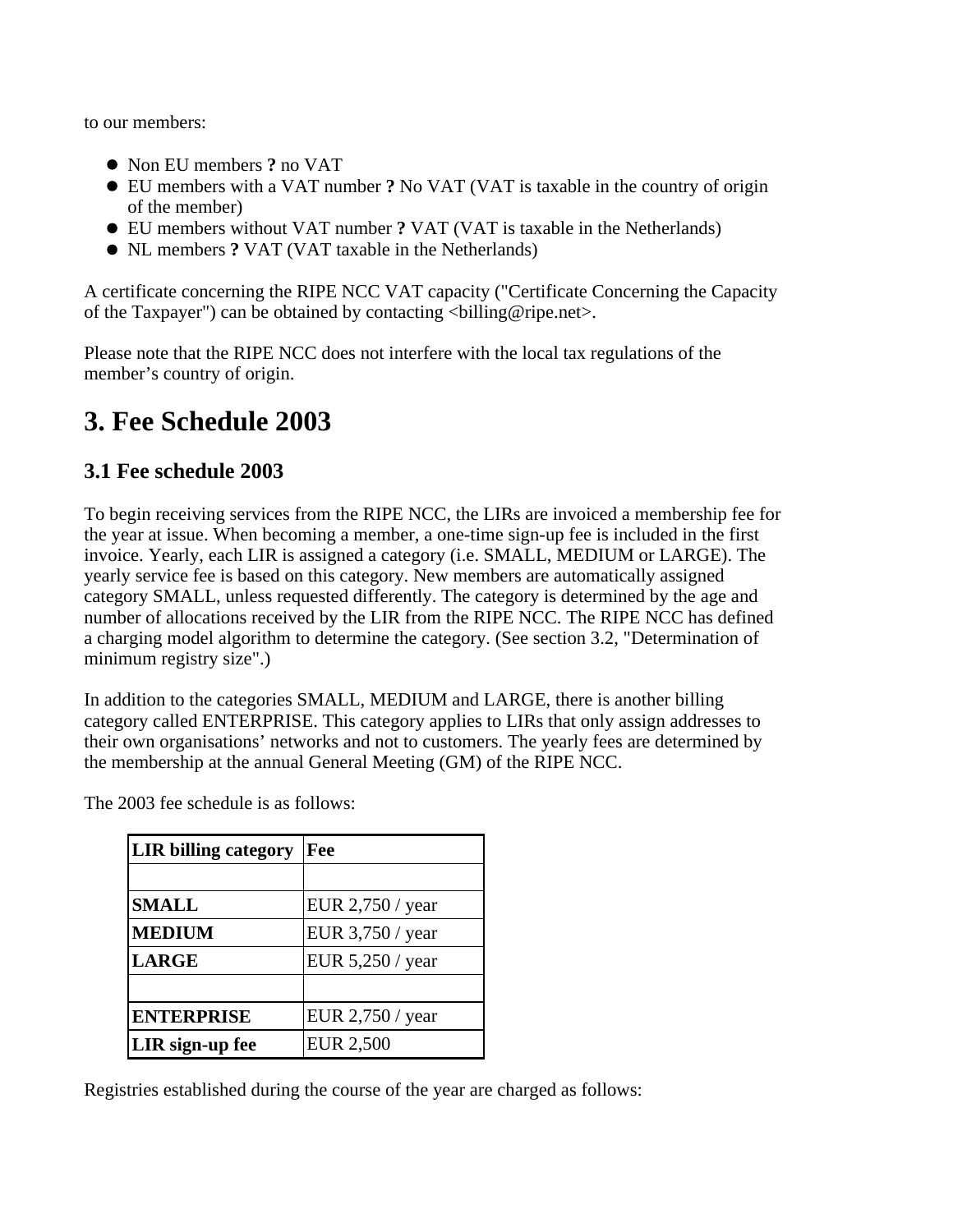| <b>LIR</b><br>established<br>during: |                                  | Fee category<br><b>SMALL</b> | Fee category<br><b>MEDIUM</b> | Fee category<br><b>LARGE</b> |
|--------------------------------------|----------------------------------|------------------------------|-------------------------------|------------------------------|
|                                      |                                  |                              |                               |                              |
| 1st quarter                          | sign-up fee $+$ full yearly fee: | EUR 5,250                    | EUR 6,250                     | <b>EUR 7,750</b>             |
| 2nd quarter                          | sign-up fee + $3/4$ yearly fee:  | EUR 4,565                    | EUR 5,325                     | EUR 6,440                    |
| 3rd quarter                          | sign-up fee + $1/2$ yearly fee:  | EUR 3,875                    | EUR 4,375                     | EUR 5,125                    |
| 4th quarter                          | sign-up fee + $1/4$ yearly fee:  | <b>EUR 3,200</b>             | EUR 3,450                     | <b>EUR 3,815</b>             |

### **3.2 Determination of minimum registry size**

To determine a registry's size, a measure N(reg) is defined that produces a value in the range {0,1,2,...,100}. N(reg) is a simplification of the charging measure discussed in Appendix C of ripe-143 and is described briefly below.

Let k(reg,i) be the number of addresses allocated to the registry "reg" in year i.

Let  $w(i) = i - 1992$ .

Define use(reg) = sum(i in 1993 to 1999) k(reg,i)  $*$  w(i).

Let  $MAX = max{use(reg)}$  be the maximum use measured for all registries.

The normalised usage for a registry "reg" is then defined as:

 $N(\text{reg}) = (\text{use}(\text{reg}) * 1000) / MAX$ 

Based on this measure rounded to the nearest integer, three distinct groups of registries could be clearly identified. Those with:

 $N(\text{reg}) \leq 10 \text{ (SMALL)}$  $11 \le N(\text{reg}) \le 102 \text{ (MEDIUM)}$  $102 < N$ (reg) (LARGE)

# **4. Payment**

### **4.1 General**

Invoices are sent annually at the beginning of November prior to the year at issue via postal mail to the billing address as stated in the registry file. A copy of the invoice is sent by e-mail to the LIR billing contact. Payment is due 30 days after date of invoice.

By prior arrangement (i.e. before sending the invoice for the year at issue) it is possible to be billed half-yearly or quarterly. In this case an extra EUR 50 service charge applies to each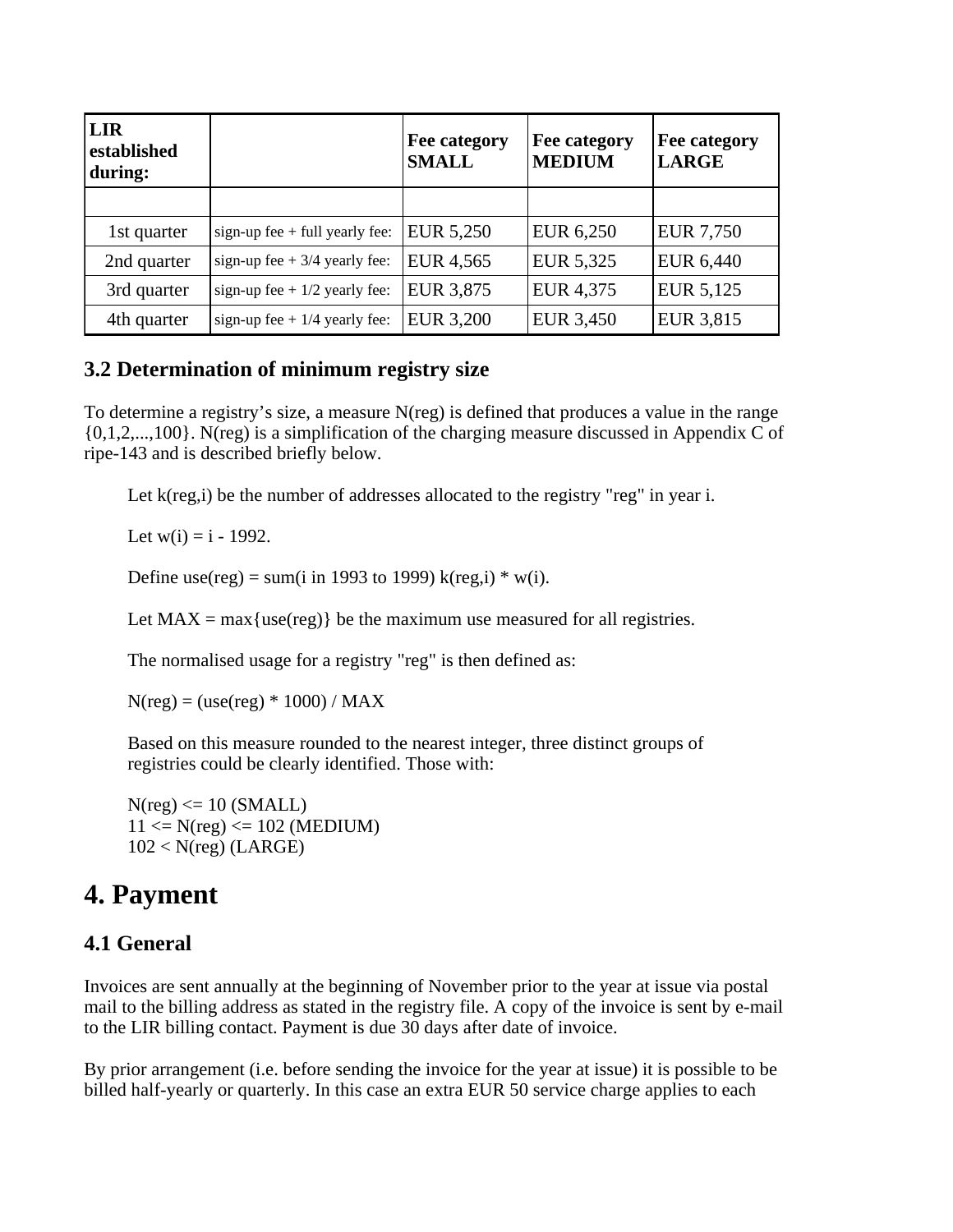invoice. Note that during the year at issue it is not possible to change the billing scheme from yearly to half-yearly or quarterly. However, changing the billing scheme during the year at issue from quarterly or half-yearly to yearly is possible.

To make sure the invoices and reminders arrive at the finance department of the registry, it is important to keep the registry file up-to-date. It is the responsibility of the registry to inform the RIPE NCC Finance Department of any changes to the billing address or billing contact. The registry will be held liable for late payment as a result of incorrect billing details. A copy of the registry file can be asked for by contacting  $\langle$ billing@ripe.net $\rangle$ .

## **4.2 Billing procedure**

As stated, invoices are sent annually at the beginning of November prior to the year at issue via postal mail to the billing address as stated in the registry file. A copy of the invoice is sent by e-mail to the LIR billing contact. Payment is due 30 days after date of invoice.

### First reminder - *phase1*

The first reminder is sent via postal mail and e-mail 30 days after date of invoice. Both the LIR billing contact and the LIR technical contact receive the reminder by e-mail. By sending the first reminder, the registry enters phase 1. This has no direct consequence on the service level of the registry. However, the fact that the payment has not been received is noted in the registry file.

### Second reminder *- phase 2*

If the RIPE NCC does not receive payment within 60 days of the date of invoice, a second reminder is sent to the registry. Interest on the outstanding invoice is added at the current rate of interest and a late payment charge of 100 EUR is included in this reminder. When the second reminder is sent the registry enters phase 2. At this time the RIPE NCC will not approve any address space requests, including allocations, until the registry has contacted the RIPE NCC Billing Department.

### Third reminder *- phase 3*

When payment has not reached the RIPE NCC within 90 days of the date of invoice, a third reminder is sent to the registry. When a third reminder is sent, the registry enters phase 3. Interest on the outstanding invoice is added at the current rate of interest and the service level of the registry is at this point set to NONE, which means the registry is no longer able to receive the services of RIPE NCC. When the LIR makes address space requests while in phase 3 the Hostmaster robot bounces the requests and prompts the registry to contact the RIPE NCC Billing Department. Another consequence for the registry in phase 3 is that the DNS delegations corresponding to the allocations the registry has received from the in-addr.arpa subtree are temporarily removed.

### Pending closure *- phase 4*

When the RIPE NCC does not receive any response to the reminders from the registry and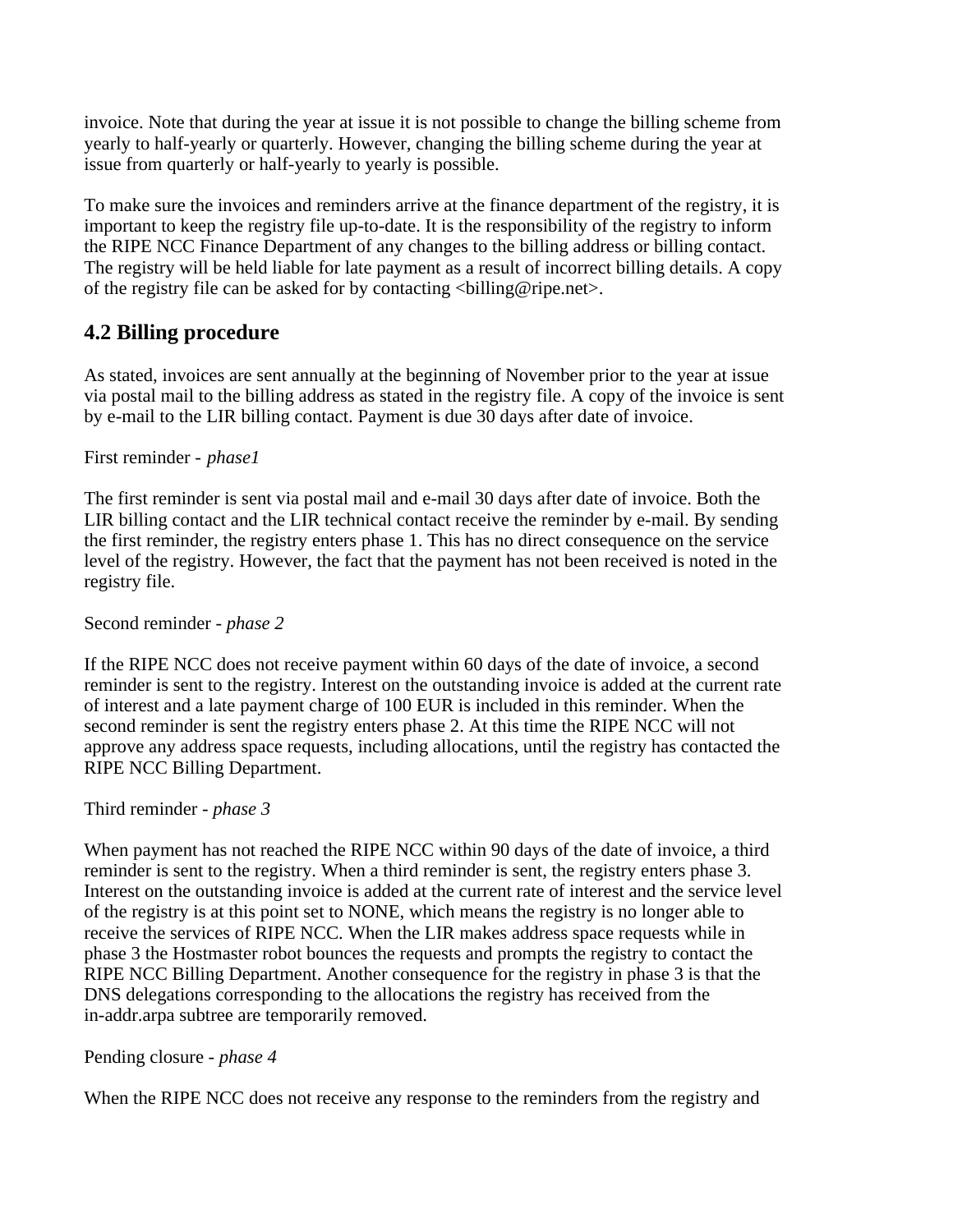the registry fails to make the payment within 120 days, the RIPE NCC starts the process of closing the registry. The registry then enters phase 4. At this time the DNS delegations are permanently removed.

The registry is permanently closed after 210 days (i.e. 7 months) after the invoice date. The RIPE NCC then reclaims any unassigned address space. The RIPE NCC contacts the registry to have any assigned address space returned. If the registry cannot be contacted the RIPE NCC will contact the upstream providers and will ask them to stop routing the address blocks allocated to the registry.

Registries being in the process of a pending closure or registries that have been permanently closed must pay the outstanding amounts (invoices, billing charges and interest) as well as a new sign-up fee in order to re-open the registry.

#### **Short overview of phases:**

- Entering *Phase 1* (30 days after invoice): first reminder received, no direct consequences.
- Entering *Phase 2* (60 days after invoice): second reminder received, 100 EUR late payment charge.
- Entering *Phase 3* (90 days after invoice): third reminder received, service level lowered to NONE, DNS delegations temporarily removed.
- Entering *Phase 4* (120 days after invoice): DNS delegations permanently removed, pending closure.

Payment time frame



### **4.3 Payment possibilities**

Payment may be done by bank transfer or by credit card. The currency used is EUR. Payment by credit card can be made via secure payment transaction at:

https://www.ripe.net/cgi-bin/regpayment.pl

or by sending the credit card details by fax to the RIPE NCC Finance Department. Please